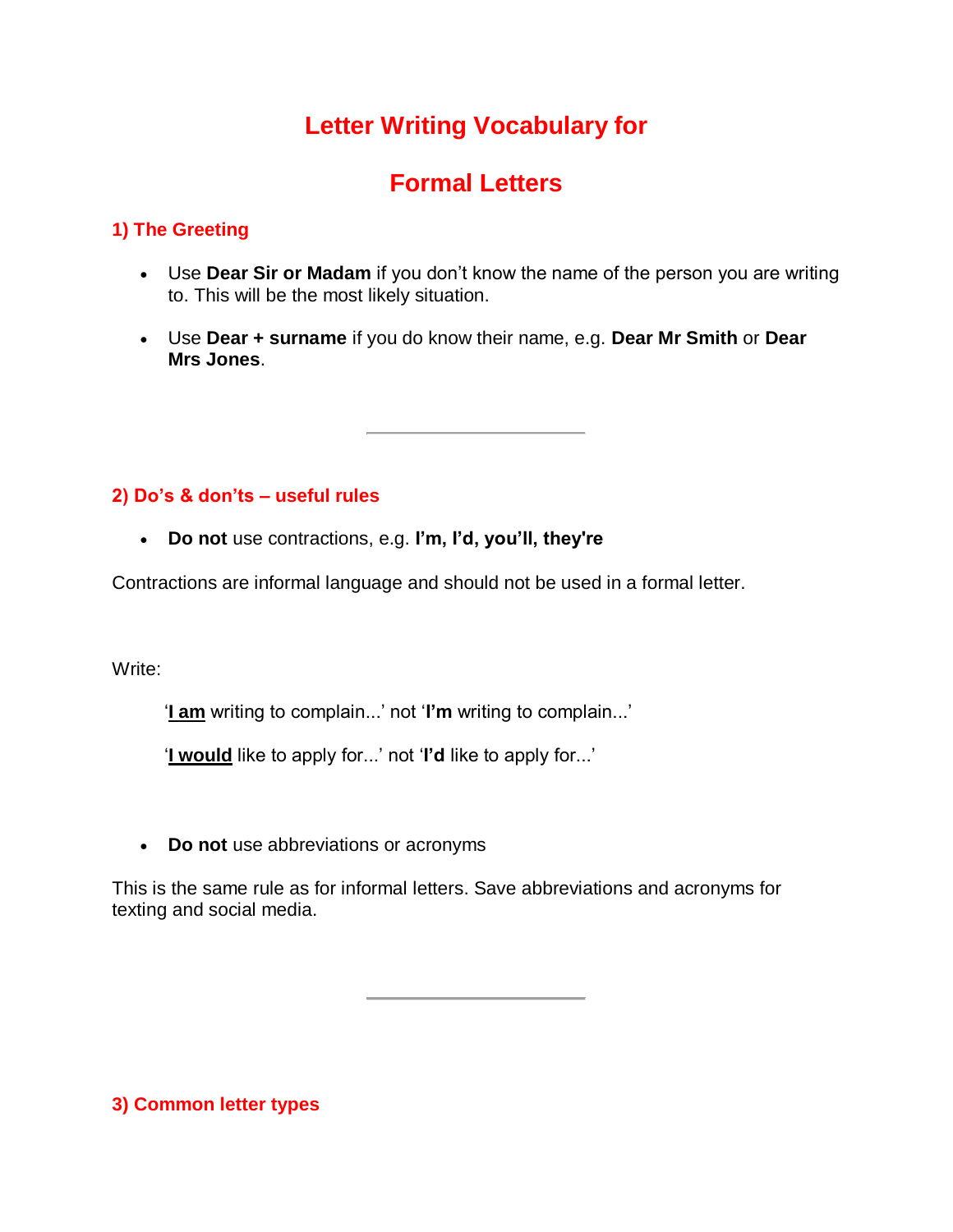Here are the 7 letter topics again. The ones highlighted in red are the ones you are most likely to get for a formal letter.

- **A request**
- **A letter of complaint**
- **An apology**
- **A letter of explanation**
- **An application or resignation letter**
- **Recovery**
- **A letter to make an arrangement**

# **a) A request**

- Could you please….
- Please would you consider....
- $\bullet$  I would be grateful if....
- I would appreciate it if you could....

## **b) A letter of complaint**

- $\bullet$  lam very unhappy with / about....
- I write to complain about....
- I am extremely dissatisfied with / about
- I am writing to express my disappointment...

## **c) An application or resignation letter**

- $\bullet$  I am writing to apply for the position of....
- $\bullet$  I would like to apply for....
- Please find my CV attached.
- I am writing to tender my resignation.
- ....hand in my notice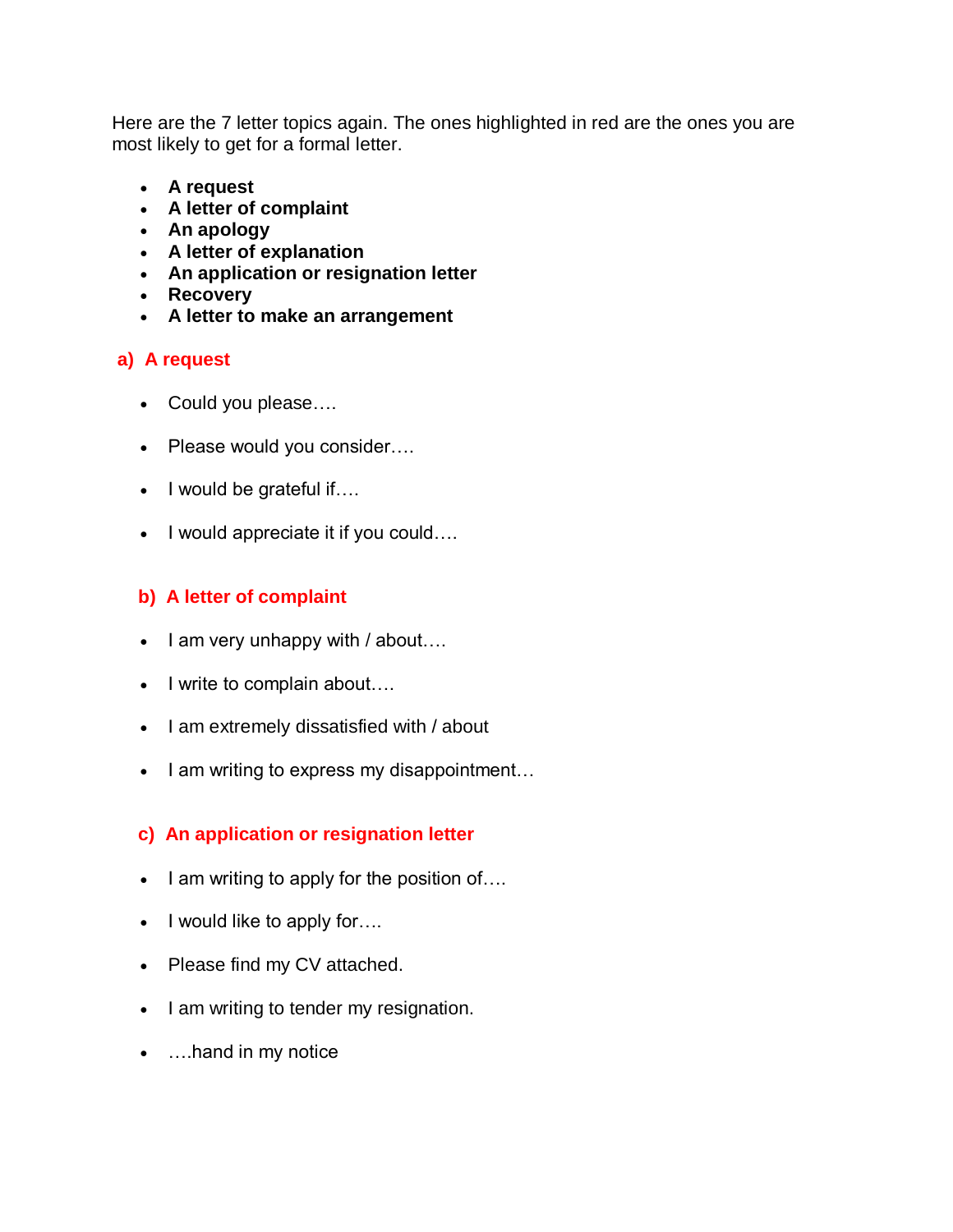# **d) An invitation**

- $\bullet$  I regret that I am unable to attend....
- I am pleased to accept....

#### **e) A letter to make an arrangement**

- $\bullet$  I am writing to enquire about...
- I am writing to confirm the arrangements for....
- $\bullet$  I would like to know....
- Please can you tell me....

#### **4) Other useful phrases**

## **Stating Purpose**

- $\bullet$  lam writing to inform you that....
- I am writing to express my concern / disappointment / dissatisfaction
- $\bullet$  lam writing to request...
- $\bullet$  I am writing with regard to...

## **Thanking**

- Thank you for...
- I very much appreciate...
- No words can express my gratitude...
- Thank you for your attention to this matter....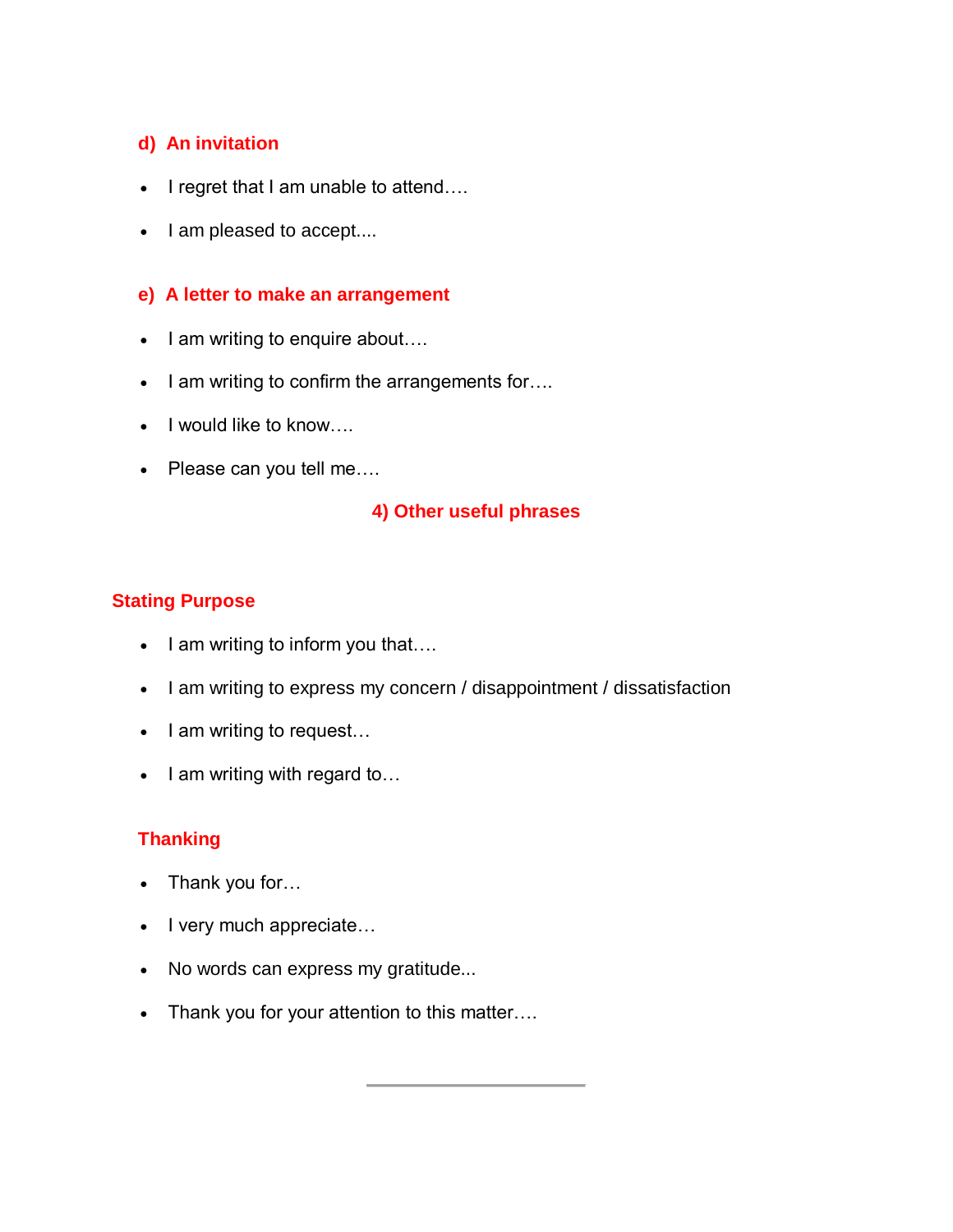## **5) The signoff**

#### **You must use a suitable phrase to end your letter. One of these examples will be appropriate for most letters.**

- I look forward to hearing from you.
- I hope to hear from you in the near future.
- lawait your response.
- lexpect to hear from you soon.
- I thank you for your consideration.
- Please respond at your earliest convenience.

#### **There are three ways you can sign off your letter:**

- Yours sincerely
- Yours faithfully
- Kind regards

#### **Follow these rules when deciding which to use:**

- **Yours sincerely** if you started the letter with 'Dear + surname', e.g. Dear Mr Jones
- **Yours faithfully** if you started the letter with 'Dear Sir / Madam'

'**Kind regards**' is formal but friendly and is also appropriate for most situations. It is particularly useful if you struggle to remember how to spell 'sincerely' and 'faithfully'.